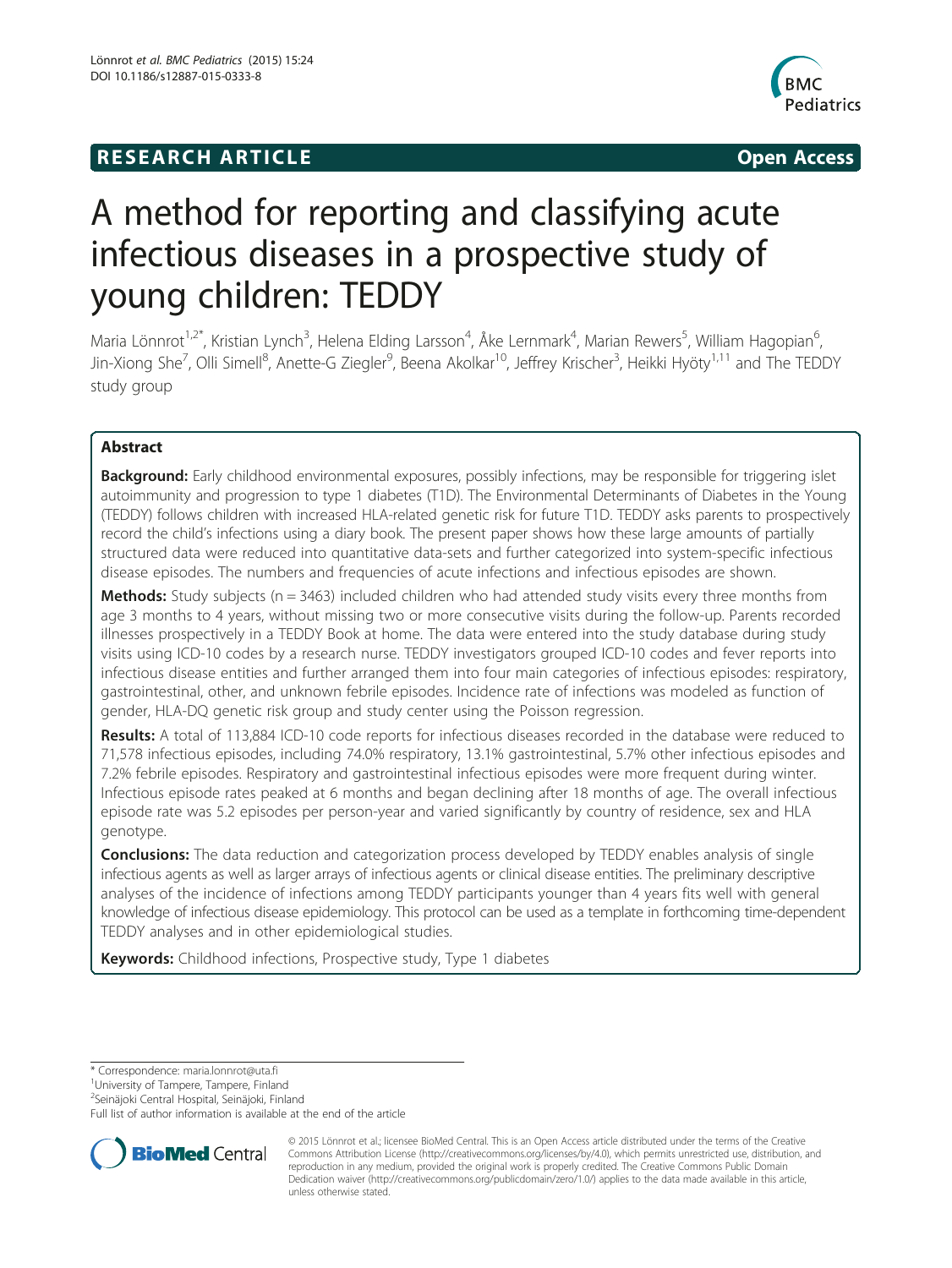#### Background

The cause of type 1 diabetes (T1D) is widely considered to involve the interaction of environmental exposures with a common genetic predisposition leading to the autoimmune destruction of the insulin-secreting beta cells in the pancreas. However, the specific causes and causal pathways remain largely unknown. Understanding the role of the environment in the etiology and pathogenesis of T1D could greatly improve the ability to prevent the disease. Infections are among the environmental candidates suggested to play a role in T1D.

The Environmental Determinants of Diabetes in the Young (TEDDY) study evaluates multiple environmental exposures in a prospective follow-up of children with increased genetic risk for T1D. The specific aim of TEDDY is to identify and characterize the environmental factors that may trigger T1D-related autoimmune process and/or promote progression to clinical T1D [\[1](#page-9-0)]. In TEDDY, prospective data on infectious exposures among study participants are being collected though a reporting system whereby parents monitor and record illnesses between clinical visits. In addition, biological samples such as plasma, stool and nasal swab samples are being collected at regular intervals. The present study focuses on the parental reports of acute infectious illnesses.

Infections may either increase or decrease the risk of T1D, and their mode of action may depend on several factors, such as 1) the type of infection, e.g. only certain microbes or only infections in certain anatomical location may be related to T1D; 2) the quantity of infections, e.g. low or high overall rate of infections, 3) timing of infections, e.g. autoimmunity might be triggered by an infection only during certain period of age, 4) febrile host response to infection 5) genetic background of the infected host and 6) a combination of any of these. Due to this possible complexity a system enabling a time dependent analysis of infectious disease data at broad and specific levels is needed. We therefore sought to organize the complex data from parental reports so that single infectious agents as well as broader categories of infectious agents or clinical disease entities could be simultaneously analyzed.

Multiple symptoms and signs in various organs and anatomical sites are often seen during the course of a single infection [\[2,3](#page-9-0)]. This can generate several symptom reports and /or diagnosis reports during one infection. These may occur simultaneously on a same day, or sequentially with some days in between. If each of these reports is regarded as a separate infection, the total number of microbial exposures becomes overestimated. In order to get closer to the real number of exposures we designed an infectious episode approach in which infectious disease reports representing presumably the same infection are merged together into an infectious episode.

In epidemiological research it is common that associations observed between reported data and a disease provide the vital first steps towards generating research hypothesis. However, when disease incidence is low and reported environmental exposures are hypothesized to modulate disease risk, it becomes highly relevant to understand how reported data is processed. In the present paper we describe the infectious disease report processing in great detail to enable validation of results across studies, which will subsequently generate valid research hypotheses for designing analysis of the costly biological samples.

The aim of the present paper is 1) to describe how parental reports of children's infectious diseases were processed in TEDDY study, 2) to describe the scheme for creating infectious episodes and 3) to show the numbers and frequencies of acute infectious diseases and infectious episodes during first four years of life of TEDDY subjects.

#### Methods

#### Study subjects

TEDDY is a multicenter prospective follow-up study of children enrolled in one of six clinical centers in Finland, Germany, Sweden and the United States (Colorado, Florida/Georgia and Washington). Newborns invited into TEDDY study belong to either general population (GP) or are first-degree relatives (FDR) of a patient with T1D. The TEDDY cohort was identified and enrolled between December 2004 and February 2010 through genotyping newborns after receiving parents' informed consent. Human leukocyte antigen (HLA) class II gene combinations associated with an increased risk for T1D were used in genotyping and children with increased HLA-related risk were invited to participate the followup as previously described [\[4\]](#page-9-0). The average absolute risk for T1D is 4.0% in GP and 13.3% in FDR as compared to up to 1% absolute risk in background population of TEDDY countries (T1D incidence is 30-50/100 000 in Scandinavia, 15-25/100 000 in the US and 5-15/100 000 in Eastern and Central Europe) [\[4](#page-9-0)]. As T1D is an endpoint in the TEDDY study, children who develop T1D are no longer followed in the study. Total number of subjects in the TEDDY cohort is 8,677. The study protocol has been described in detail previously [[4\]](#page-9-0) and the TEDDY Study Group is described in Additional file [1](#page-8-0). Written informed consents were obtained for all study participants from a parent or primary caretaker, separately, for genetic screening and participation in prospective follow-up. The study was approved by local Institutional Review Boards and is monitored by External Advisory Board formed by the National Institutes of Health.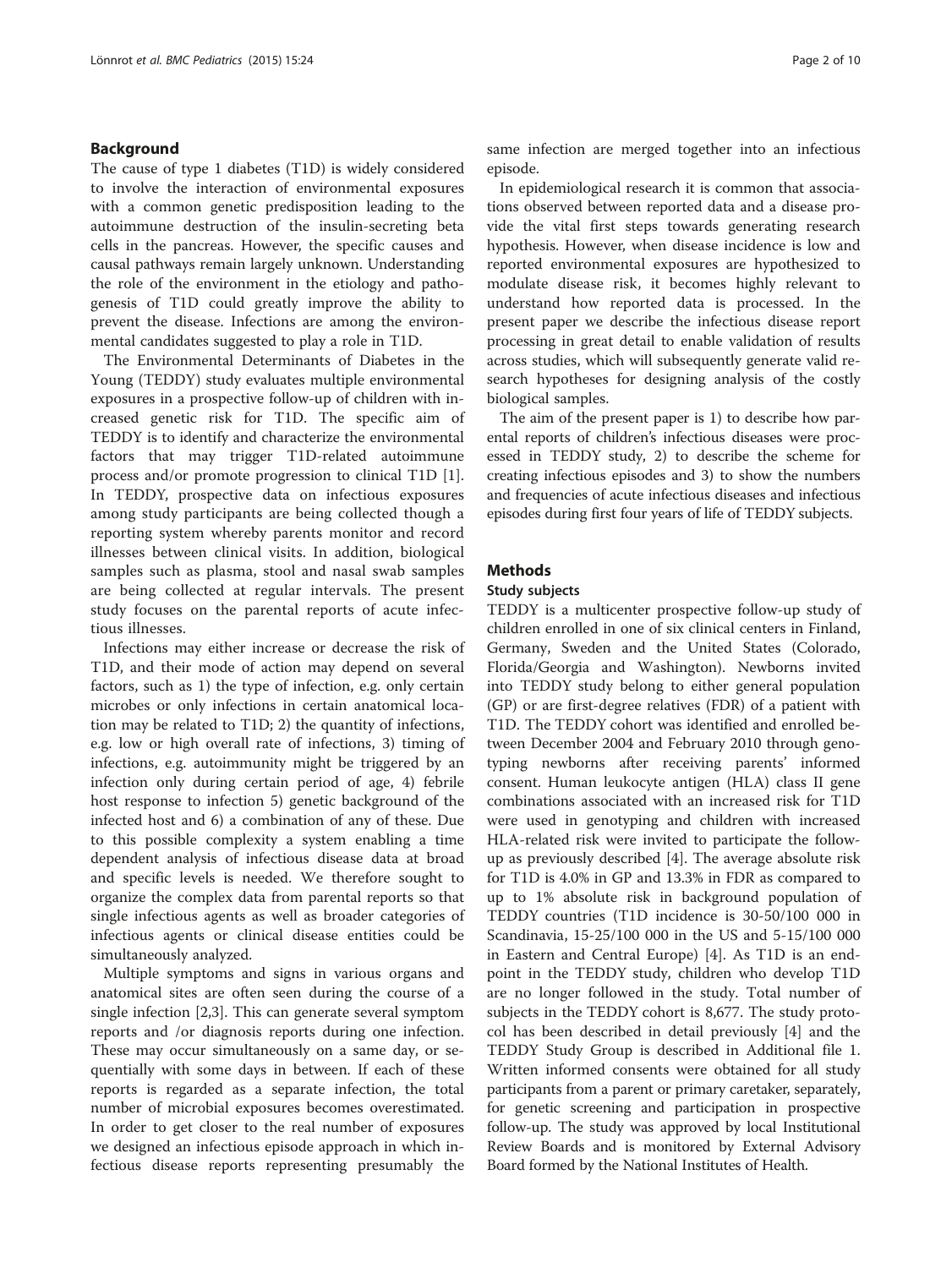Subjects of the present study were identified among TEDDY cohort at the end of year 2012. We included all subjects who had attended follow-up visits for four years since birth, had not progressed to T1D, and had not missed two or more consecutive study visits. Total number of subjects in the present study is 3,463 (General Population  $n = 3,078$ , First-degree relatives  $n = 385$ ), including subjects from all study sites: Finland  $n = 815$ , Germany  $n = 164$ , Sweden  $n = 1271$ , Colorado  $n = 545$ , Florida/Georgia  $n = 285$  and Washington  $n = 383$ .

#### Data collection

Enrollment and completion of the first study clinic visit occurs before the child reaches the age of 4.5 months. After the enrollment, the subject is expected to attend TEDDY follow-up visit every 3 month until age 4 years and every 6 months thereafter. Parents are asked to record immediately child's environmental exposures (infections, medical conditions, food intake and life events) in a TEDDY diary book they keep at home and return to study nurse at each TEDDY visit. In case of illnesses parents fill in symptoms and/or diagnoses and the date when the illness first appeared in the TEDDY diary book. Fever can be reported as a symptom and/or as a "yes" –answer to a specific question asking if the child had fever, defined as temperature equal to or higher than 38°C or 101°F. This specific question was used to classify fever in more detail since systemic fever may alter the nature of immune response, which could influence the natural course of the autoimmune process leading to T1D. Parents return the diary book on each clinic visit when data is extracted by research nurses to the TEDDY central database. Clinic visits are scheduled every three months for the first four years of life and then biannually until age 15. The TEDDY book pages for illness reports for 0–2 and 2–5 year old children are shown as additional files (see Additional files [2](#page-8-0) and [3](#page-8-0)).

#### Data management

The flow of infectious disease data collection is shown in Figure 1. At each clinic visit, reported symptoms and

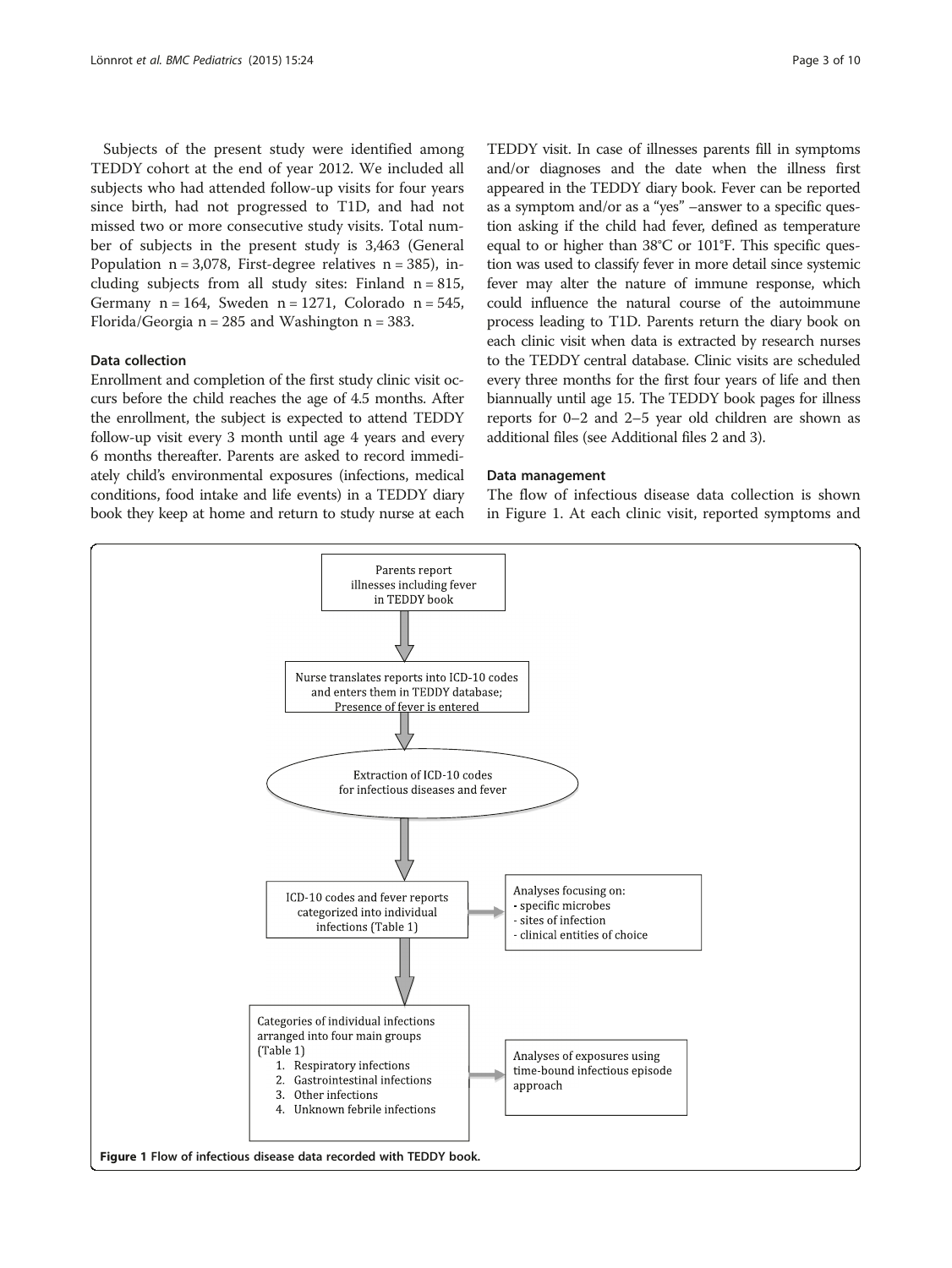diagnoses are translated into separate codes by a trained study nurse according to the current version of World Health Organization's International Classification of Disease (ICD-10) system. ICD-10 codes with either three or four alphanumerical characters are used. Study doctor assists with coding on nurse's request. Symptoms are always recorded and diagnoses are categorized according to whether it was set by a health-care professional or not. "Yes"-answers to the specific fever-question are extracted as such. The ICD-10 codes and "yes"-fever reports along with the date of first appearance of the illness are entered into TEDDY database by study nurse on each visit. Acute and chronic illnesses are entered into the database separately. Data extraction form for acute illnesses is shown as an additional file (see Additional file [4\)](#page-8-0).

ICD-10 codes for infectious diseases and "yes"-fever reports were extracted from the database's section of acute illnesses and grouped into categories of interest (see Additional file [5\)](#page-8-0). The extracted ICD-10 codes can be used for infectious disease analyses as such, if one wants to evaluate codes for certain microbe/microbes or codes for certain clinical entity/entities.

An infectious episode approach was designed in order to reduce the possibility of overestimation of microbial exposure due to multiple symptom and/or diagnosis reports during a single microbial infection. For this approach, the ICD-10 code categories described in Additional file [5](#page-8-0) were arranged into four main categories representing: respiratory infections, gastrointestinal infections, other infections and unknown febrile infections (Table [1\)](#page-4-0). Also, time-limits for merging ICD-10 codes into time-bound infectious episodes are required. Definitions for merging codes are the following:

- 1) The first infectious episode category is created from ICD-10 codes regarded as respiratory infections. If codes belonging to this category were reported within the same week, i.e. with a maximum of five days in-between the reports, they were regarded as one respiratory infectious episode. Gastrointestinal symptoms are considered to occur frequently in young children with a respiratory infection and therefore gastrointestinal symptom codes connected with respiratory infection codes reported within same week were considered as part of the respiratory infectious episode. Any fever reports within same week with respiratory infection codes were considered as part of the respiratory infectious episode. Date of the episode was the date of the first ICD-10 code.
- 2) The second category of an infectious is created from ICD-10 codes regarded as gastrointestinal infections. If codes belonging to this category were reported within same week they were regarded as one

gastrointestinal infectious episode. Any fever reports within the same week with gastrointestinal infection codes were considered as part of the gastrointestinal infectious episode. Date of the episode was the date of the first ICD-10 code.

- 3) Third category is reserved for other types of infections. ICD-10 codes in this category are each regarded as a separate infectious episode. Any fever reports within the same week with other infection codes were considered as part of the other infectious episode category. Date of the episode was the date of the ICD-10 code.
- 4) Fourth category is for unknown febrile infections. This category includes fever reports which have been entered into database solely, without any other ICD-10 code recorded at the same date, nor any ICD-10 code for infection recorded within a week before or after the fever report. Date of the episode was the date of the fever report.

#### Statistical analyses

Using the date of an infectious episode to determine, the percent of subjects reporting an infectious episode was calculated every 3 months over the first 4 years of life. The rate of infections over the 4 years was modeled as function of gender, HLA risk group, being GP/FDR and study center using a multivariate Poisson regression model. For each categorical variable added into the model, Wald tests tested for an overall significant difference across subgroups. Results were presented as rate ratios (95%CI) or as a percent change in the rate. Pvalues less than 0.05 were considered statistically significant. Graphs were drawn using graphpad 5.0 and statistical analysis was performed using SAS 9.3.

#### Results

Altogether 113,884 ICD-10 code reports for infectious diseases were extracted from the database of acute illnesses for the 3,463 children followed until 48 months of age. Of the reported ICD-10 code reports 54,216 were described with a fever. Additionally 285 fevers were reported with no ICD-10 code. Numbers of reports in each infectious disease category are shown in Additional file [5.](#page-8-0)

The total number of infectious episodes was 71,578 with an average of 1.6 ICD-10 codes reported per episode. Out of the total infectious episodes 52,965 (74.0%) were respiratory infectious episodes, 9,391 (13.1%) were gastrointestinal infectious episodes, 4,081 (5.7%) were other infectious episodes and 5,141 (7.2%) were unknown febrile infections (Table [1](#page-4-0)). Seasonal patterns for infectious episode rates are shown in Figure [2](#page-5-0). Respiratory and gastrointestinal infectious episode rates were more frequent during winterseason, whereas no seasonal trend was observed for other infectious episodes or unknown febrile infections.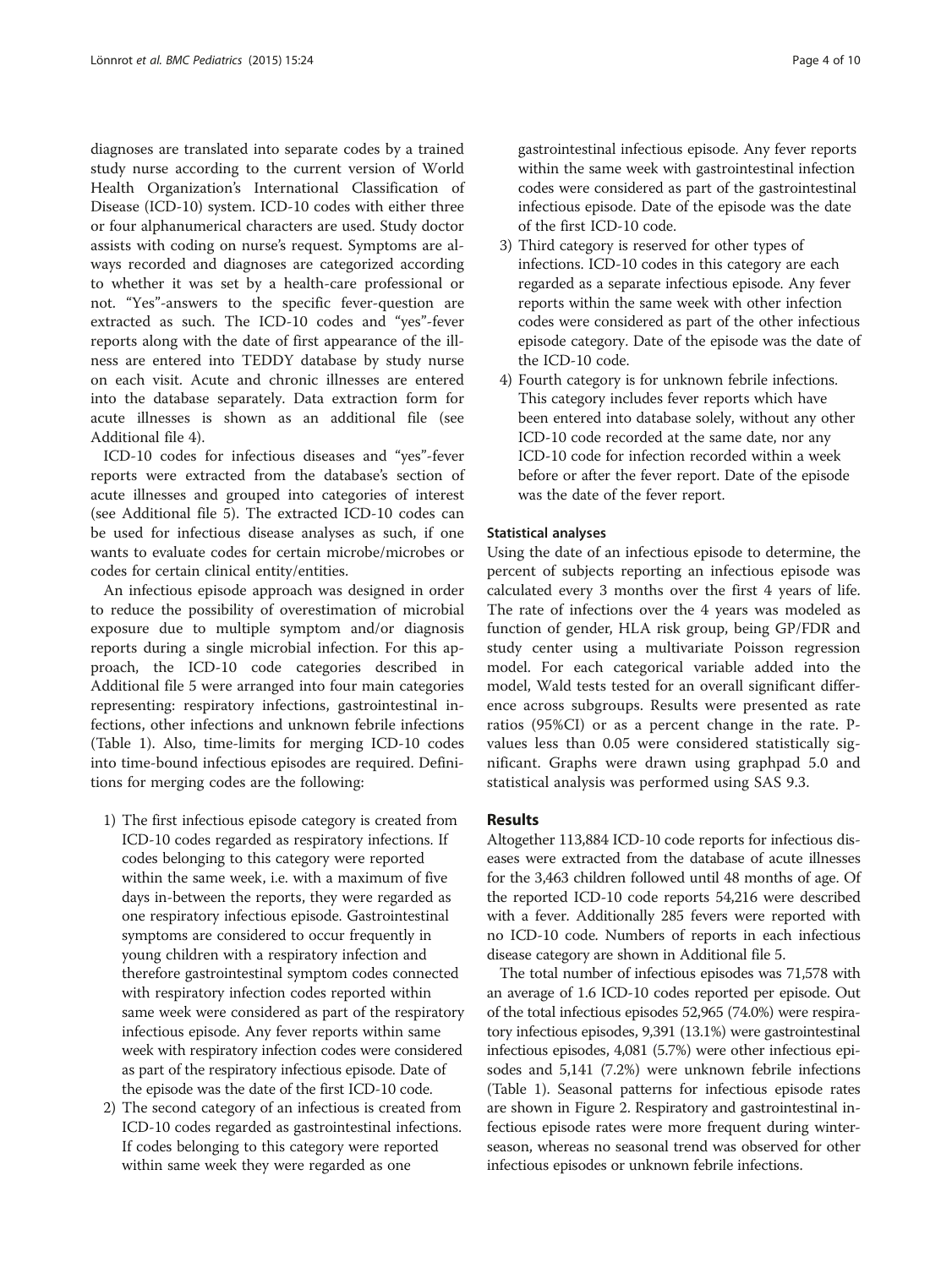|                  | Infectious episode type ICD-10 code categories (see Additional file 5)               | Number of infectious episodes Percent of febrile<br>(% of total 71578) | infectious episodes |  |  |  |  |
|------------------|--------------------------------------------------------------------------------------|------------------------------------------------------------------------|---------------------|--|--|--|--|
| Respiratory      | 2.1. Common cold                                                                     | 52965 (74.0)                                                           | 41.5                |  |  |  |  |
|                  | 2.2. Laryngitis and tracheitis                                                       |                                                                        |                     |  |  |  |  |
|                  | 2.3. Influenza                                                                       |                                                                        |                     |  |  |  |  |
|                  | 2.4. Enterovirus                                                                     |                                                                        |                     |  |  |  |  |
|                  | 2.15. Respiratory syncytial virus infection                                          |                                                                        |                     |  |  |  |  |
|                  | 3. TONSILLITIS OR STREPTOCOCCAL PHARYNGITIS                                          |                                                                        |                     |  |  |  |  |
|                  | 4. SINUSITIS                                                                         |                                                                        |                     |  |  |  |  |
|                  | 5. INFECTIONS OF MIDDLE EAR AND MASTOID PROCESS                                      |                                                                        |                     |  |  |  |  |
|                  | 6. BRONCHITIS AND LOWER RESPIRATORY INFECTIONS                                       |                                                                        |                     |  |  |  |  |
|                  | 11.1. Conjuctivitis                                                                  |                                                                        |                     |  |  |  |  |
|                  | 11.6b. Other bacterial diseases, not elsewhere classified<br>(respiratory tract)     |                                                                        |                     |  |  |  |  |
|                  | With any of the above:                                                               |                                                                        |                     |  |  |  |  |
|                  | 1. FEVER                                                                             |                                                                        |                     |  |  |  |  |
|                  | 8. GASTROENTERITIS SYMPTOMS                                                          |                                                                        |                     |  |  |  |  |
| Gastrointestinal | 7. INFECTIVE GASTROENTERIS                                                           | 9391 (13.1)                                                            | 36.6                |  |  |  |  |
|                  | 8. GASTROENTERITIS SYMPTOMS <sup>a</sup>                                             |                                                                        |                     |  |  |  |  |
|                  | With any of the above                                                                |                                                                        |                     |  |  |  |  |
|                  | 1. FEVER                                                                             |                                                                        |                     |  |  |  |  |
| Other            | 2.5. Chicken pox/Varicella                                                           | 4081 (5.7)                                                             | 54.0                |  |  |  |  |
|                  | 2.6. Zoster                                                                          |                                                                        |                     |  |  |  |  |
|                  | 2.7. Erythema infectiosum [fifth disease, parvovirus]                                |                                                                        |                     |  |  |  |  |
|                  | 2.8. Exanthema subitum                                                               |                                                                        |                     |  |  |  |  |
|                  | 2.9. Measles                                                                         |                                                                        |                     |  |  |  |  |
|                  | 2.10. Mumps                                                                          |                                                                        |                     |  |  |  |  |
|                  | 2.11. Rubella                                                                        |                                                                        |                     |  |  |  |  |
|                  | 2.12. Herpes simplex virus infection                                                 |                                                                        |                     |  |  |  |  |
|                  | 2.13. Other viral rash                                                               |                                                                        |                     |  |  |  |  |
|                  | 2.14. Infectious mononucleosis                                                       |                                                                        |                     |  |  |  |  |
|                  | 2.16. Viral infections of the central nervous system,<br>not elsewhere classified    |                                                                        |                     |  |  |  |  |
|                  | 2.17. Other virus infections, not elsewhere classified                               |                                                                        |                     |  |  |  |  |
|                  | 2.18. Viral warts and molluscum                                                      |                                                                        |                     |  |  |  |  |
|                  | 9. PARASITES                                                                         |                                                                        |                     |  |  |  |  |
|                  | 10. MYCOSE                                                                           |                                                                        |                     |  |  |  |  |
|                  | 11.2 Infections of external ear                                                      |                                                                        |                     |  |  |  |  |
|                  | 11.3. Urinary tract infections                                                       |                                                                        |                     |  |  |  |  |
|                  | 11.4. Other genitourinary infections                                                 |                                                                        |                     |  |  |  |  |
|                  | 11.5. Bacterial skin diseases                                                        |                                                                        |                     |  |  |  |  |
|                  | 11.6a. Other bacterial diseases, not elsewhere classified<br>(non-respiratory tract) |                                                                        |                     |  |  |  |  |
|                  | 11.7. Diseases of oral cavity                                                        |                                                                        |                     |  |  |  |  |
|                  | 11.8. Lymphadenitis                                                                  |                                                                        |                     |  |  |  |  |
|                  | 11.9. Infections related to pregnancy, childbirth and puerperium                     |                                                                        |                     |  |  |  |  |
|                  | 11.10. Perinatal/neonatal infections                                                 |                                                                        |                     |  |  |  |  |
|                  |                                                                                      |                                                                        |                     |  |  |  |  |

### <span id="page-4-0"></span>Table 1 Categories of infections arranged into four infectious episode types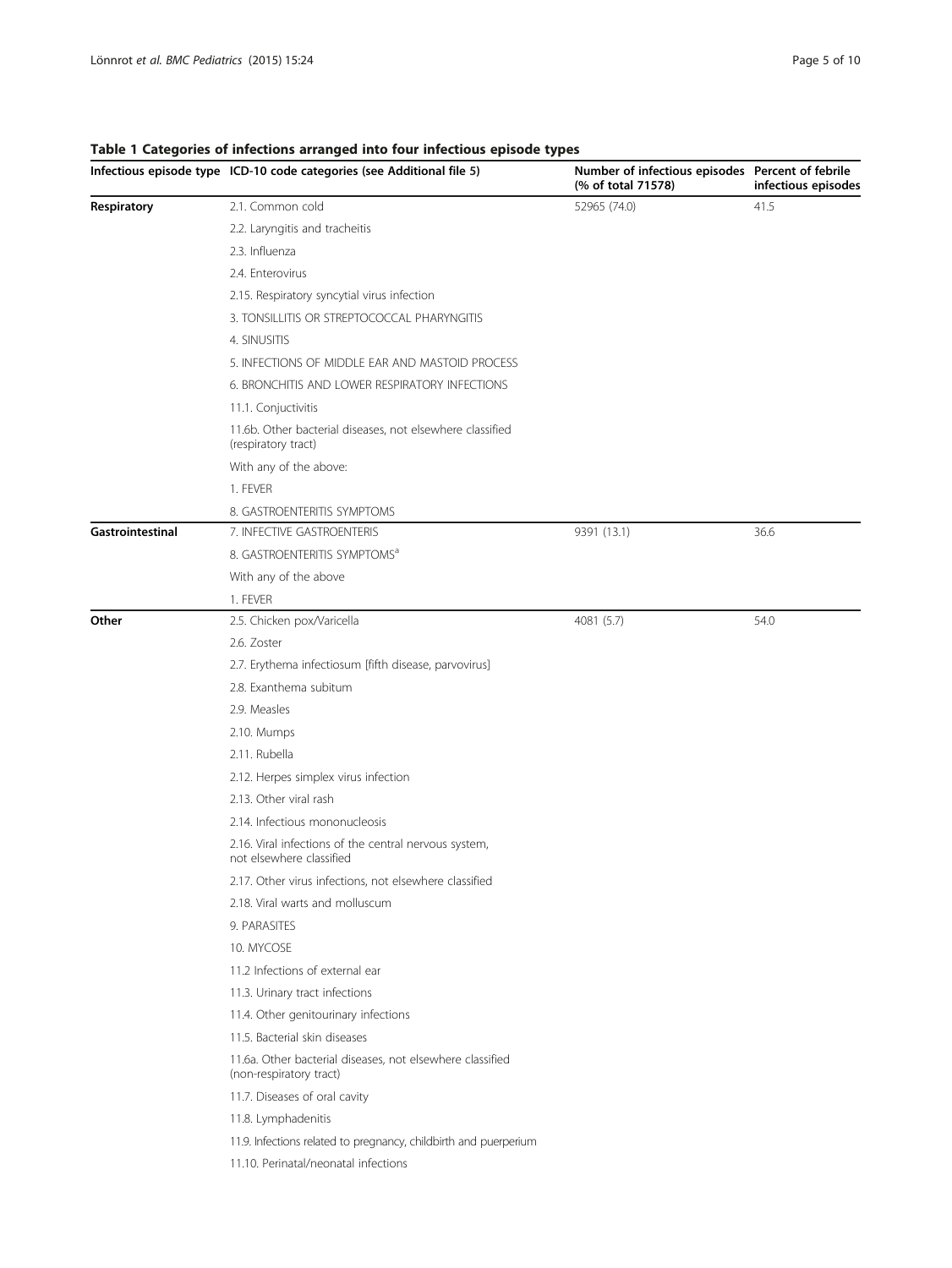|                 | 11.11. Other and unspecified infections                                    |            |     |
|-----------------|----------------------------------------------------------------------------|------------|-----|
|                 | With any of the above                                                      |            |     |
|                 | 1. FFVFR                                                                   |            |     |
| Unknown febrile | 1. FEVER without any ICD-10 code reported within a week prior<br>or after. | 5141 (7.2) | 100 |

<span id="page-5-0"></span>

|  | Table 1 Categories of infections arranged into four infectious episode types (Continued) |  |  |  |  |  |  |  |  |
|--|------------------------------------------------------------------------------------------|--|--|--|--|--|--|--|--|
|--|------------------------------------------------------------------------------------------|--|--|--|--|--|--|--|--|

<sup>a</sup>gastroenteritis symptom associated with respiratory illness was not considered gastrointestinal.

Rates for infectious episodes by age are shown in Figure [3](#page-6-0). The infectious episode rates peaked steeply at 6 months and started to decline after 18 months. The overall infectious episodes rates were 5.2 episodes per person year, including: respiratory infections 3.8 per person year, gastrointestinal infections 0.7 per person year, other known infection 0.3 per person year and unknown febrile infections 0.4 per person year. Peak rates for these infectious episodes were 4.7 for respiratory tract infections at 9 months, 1.0 for gastrointestinal infections at 18 months, 0.4 for other known infections at 12 months and 0.6 for unknown febrile infections at 18 months.

Incidence rate of infectious episodes was almost 50% higher in the European study sites as compared with US study sites ( $p < 0.001$ , Table [2](#page-6-0)). There was a slight excess of infectious episodes among males (rate ratio = 1.04, 95%CI =  $1.02 - 1.05$ , p < 0.001). While the rate of infections differed significantly by the HLA-DR-DQ genotype  $(p < 0.001)$ , the differences were small (Table [2\)](#page-6-0). The FDR status was associated only with non-febrile infectious episodes (Table [2\)](#page-6-0). When respiratory and gastrointestinal infectious episodes were evaluated separately, the associations with gender, FDR status and HLA-DR-DQ genotype were similar to that seen for all infectious episodes: However, within the US sites reporting of

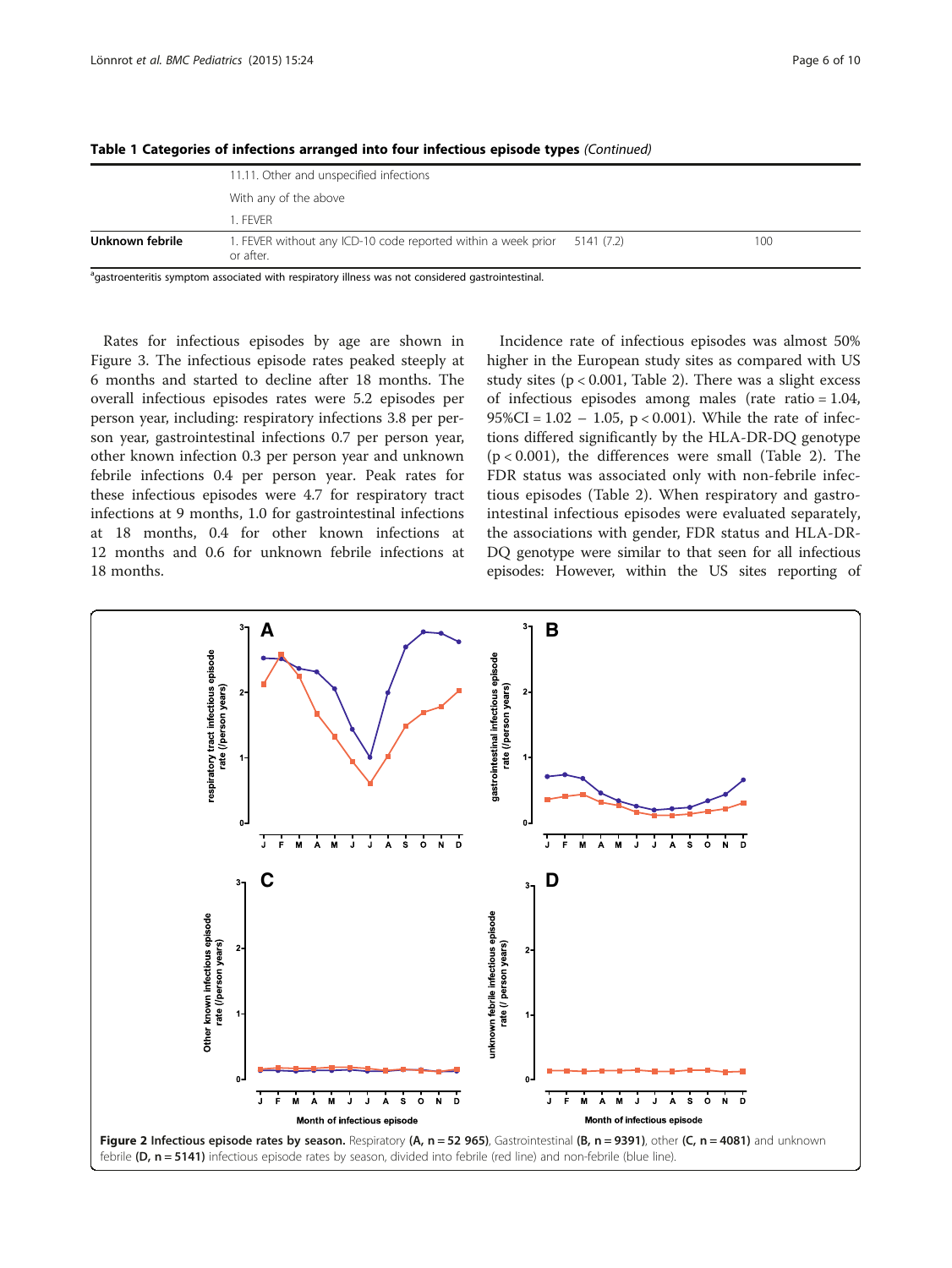<span id="page-6-0"></span>

gastrointestinal infections was most frequent and respiratory infections less frequent in Colorado compared to Georgia/Florida and Washington State (data not shown).

#### **Discussion**

TEDDY study seeks to evaluate multiple environmental factors to identify those associated with the autoimmune process leading to T1D. Some environmental exposures

| Table 2 Infectious episode rates by subject attributes |  |  |  |  |
|--------------------------------------------------------|--|--|--|--|
|--------------------------------------------------------|--|--|--|--|

can be assessed by analyzing the biological samples taken from the study subjects, but TEDDY book parental reporting system is equally important, as it gives dayto-day information on a large variety of exposures: symptomatic infections, other medical conditions, medications, dietary factors and psychosocial factors. Recording of multiple environmental exposures enables not only analysis of multiple types of exposures separately,

| Factor                         | A. Any infectious episode rate<br>ratios (RR) |               |         | B. Febrile infectious episode rate<br>ratios (RR) |               |         | C. Non-febrile infectious episode<br>rate ratios (RR) |               |         |
|--------------------------------|-----------------------------------------------|---------------|---------|---------------------------------------------------|---------------|---------|-------------------------------------------------------|---------------|---------|
|                                | <b>RR</b>                                     | 95%CI         | p-value | <b>RR</b>                                         | 95%CI         | p-value | <b>RR</b>                                             | 95%CI         | p-value |
| <b>Site</b>                    |                                               |               |         |                                                   |               |         |                                                       |               |         |
| US-Colorado                    | 1.00                                          | ref           |         | 1.00                                              | ref           |         | 1.00                                                  | ref           |         |
| US-Georgia                     | 1.18                                          | $1.14 - 1.22$ |         | 1.30                                              | $1.23 - 1.37$ |         | 1.12                                                  | $1.07 - 1.16$ |         |
| US-Washington                  | 1.05                                          | $1.02 - 1.09$ |         | 1.03                                              | $0.97 - 1.09$ |         | 1.06                                                  | $1.02 - 1.10$ |         |
| Europe - Finland               | 1.50                                          | $1.46 - 1.54$ |         | 1.95                                              | $1.87 - 2.04$ |         | 1.28                                                  | $1.24 - 1.32$ |         |
| Europe - Germany               | 1.40                                          | $1.34 - 1.45$ |         | 1.80                                              | $1.69 - 1.92$ |         | 1.19                                                  | $1.13 - 1.25$ |         |
| Europe - Sweden                | 1.42                                          | $1.39 - 1.46$ | < 0.001 | 2.39                                              | $2.30 - 2.49$ | < 0.001 | 0.94                                                  | $0.91 - 0.97$ | < 0.001 |
| Gender of child                |                                               |               |         |                                                   |               |         |                                                       |               |         |
| Female                         | 1.00                                          | ref           |         | 1.00                                              | ref           |         | 1.00                                                  | ref           |         |
| Male                           | 1.04                                          | $1.02 - 1.05$ | < 0.001 | 1.03                                              | $1.00 - 1.05$ | 0.02    | 1.05                                                  | $1.03 - 1.07$ | < 0.001 |
| First degree relative with T1D |                                               |               |         |                                                   |               |         |                                                       |               |         |
| <b>No</b>                      | 1.00                                          | ref           |         | 1.00                                              | ref           |         | 1.00                                                  | ref           |         |
| Yes                            | 1.01                                          | $0.98 - 1.04$ | 0.40    | 0.97                                              | $0.93 - 1.01$ | 0.19    | 1.05                                                  | $1.01 - 1.09$ | 0.02    |
| HLA-DR-DQ genotype             |                                               |               |         |                                                   |               |         |                                                       |               |         |
| DR4-DQ8/DR4-DQ8                | 1.00                                          | ref           |         | 1.00                                              | ref           |         | 1.00                                                  | ref           |         |
| DR3-DQ2/DR4-DQ8                | 1.02                                          | $1.00 - 1.04$ |         | 0.99                                              | $0.96 - 1.02$ |         | 1.05                                                  | $1.02 - 1.08$ |         |
| DR4-DQ8/DR8-DQ4                | 0.97                                          | $0.94 - 0.99$ |         | 0.97                                              | $0.93 - 1.01$ |         | 0.96                                                  | $0.93 - 1.00$ |         |
| DR3-DQ2/DR3-DQ2                | 0.99                                          | $0.97 - 1.01$ |         | 0.92                                              | $0.89 - 0.95$ |         | 1.05                                                  | $1.02 - 1.09$ |         |
| HLA-FDR specific <sup>a</sup>  | 0.98                                          | $0.93 - 1.03$ | < 0.001 | 1.01                                              | $0.94 - 1.09$ | < 0.001 | 0.95                                                  | $0.89 - 1.02$ | < 0.001 |

a FDR HLA-DR-DQ genotypes are DR4-DQ8 with either DR4-DQ4.2, DR13-DQ6.4, DR12-DQ5.1, DR4-DQ7, DR4-DQ2, DR9-DQ9 or genotype DR3-DQ2/DR9-DQ9. Multiple Poisson regression models examining the infectious episode rates by site, gender, HLA-DR-DQ genotype and family history of a first degree relative with T1D. Rate ratios show risk of A) any type of infectious episode, B) febrile and C) non-febrile infectious episode rates relative to reference group.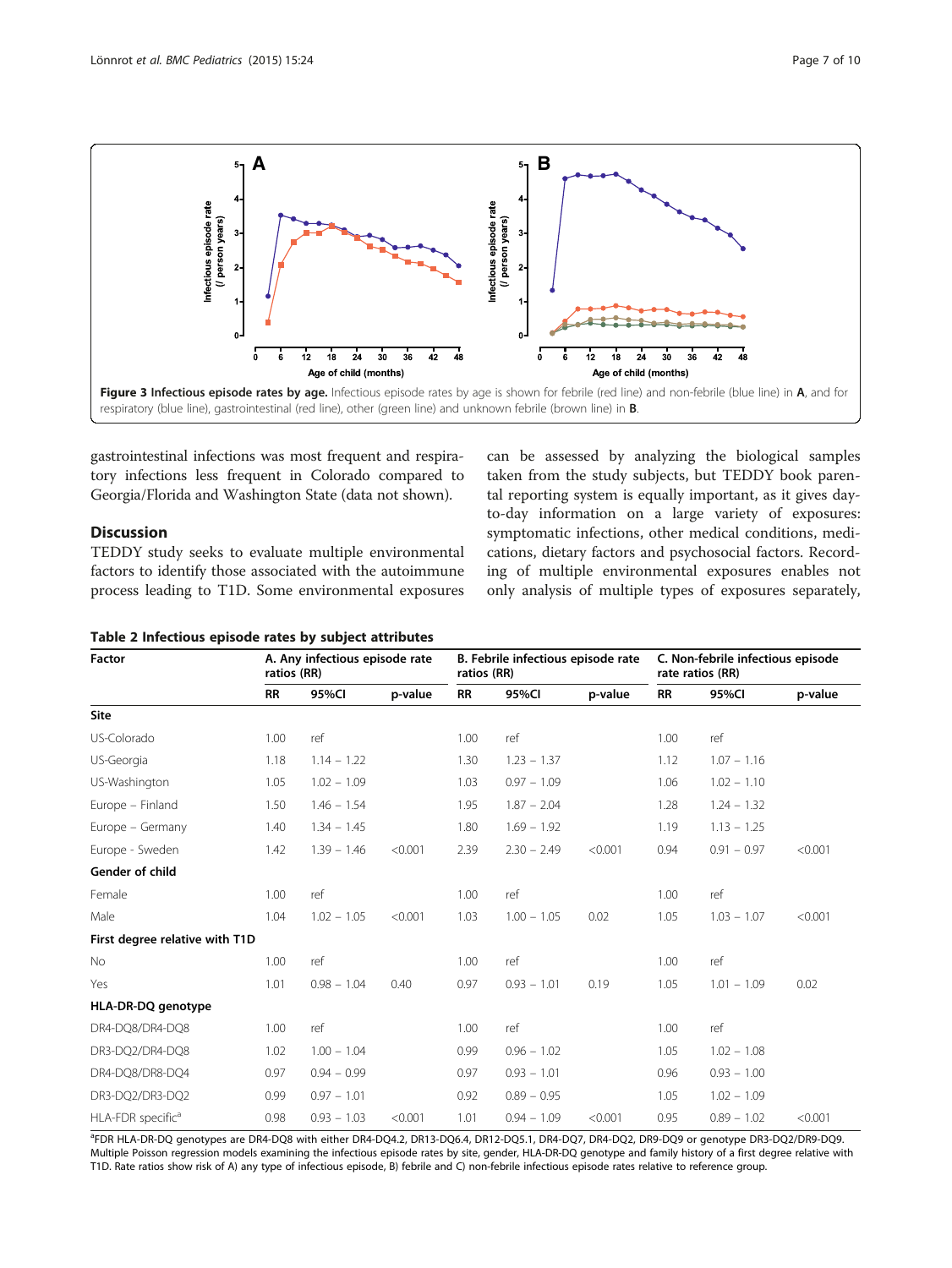but also analysis on possible interactions between the exposures on the risk of T1D. Infectious disease data will be included into multiple analyses within TEDDY aiming at elucidating the environmental risk factors, or protective factors, and their possible interactions in T1D pathogenesis.

Data processing is of crucial importance, as it strongly influences the data analyses and results that follow. Processing of infectious disease reports is not straightforward, as the processed data should allow analysis of single infectious agents as well as broader categories of infections. Infectious disease data processing should also take into account the possibility of multiple reports during the course of a single infection. Therefore, there is a clear need for standardization of the procedures used to process the data regarding infectious diseases prior to its use in different kind of studies. Here we describe such procedures which have been developed in the TEDDY study and which are applicable also to other large scale clinical studies. We are not aware of equally detailed description of infectious disease report processing in previous literature.

Symptoms of the common childhood infections, i.e. respiratory and gastrointestinal infections, are often non-specific and the causative microbe can usually not be concluded based on clinical picture. Furthermore, the course of the common infections is often mild and selflimited, which is why identification of the causative microbe by laboratory analyses is not necessary in normal clinical practice. For these reasons, a majority of childhood infections do not receive a microbe-specific diagnosis, but a diagnosis based on anatomical site of infection and its symptoms. Also, in the present study, the majority of the infectious disease reports were not microbe-specific but based on the site of the infection and symptoms it caused (Additional file [5\)](#page-8-0). These data are therefore not optimal for the identification of specific microbes causing these infections, unless the microbe of interest happens to have a distinct clinical presentation, which usually leads to correct microbe specific diagnosis, e.g., in varicella. In addition, causative microbes may become identified if they cause severe infections, which require efficient treatment and rigorous laboratory analyses, e.g., in meningitis or streptococcal infection.

One might criticize inclusion of gastrointestinal symptoms in the "Respiratory infectious episodes". This decision was justified by the fact that nausea and vomiting in young children are not straightforwardly indicative of a gastrointestinal infection, as these symptoms can also be induced by many respiratory infections [\[5,6](#page-9-0)]. We therefore decided to interpret nausea and vomiting as symptoms of respiratory tract infection, if these symptoms occurred together with respiratory tract symptoms/ diagnoses. This may possibly lead to underestimation of the number of gastrointestinal infections. Still, we feel that our interpretation is justified in the present study evaluating infections in these young 0–4 year old children. One might also ask why conjunctivitis is included into "Respiratory infectious episodes". This inclusion was made as conjunctivitis in children is often caused by same viruses and bacteria causing upper respiratory infections, and in these cases both conjunctival and respiratory symptoms present usually simultaneously [[6](#page-9-0),[7](#page-9-0)]. Enterovirus infections were also included into "Respiratory infectious episodes", since symptoms of non-polio enteroviruses manifest most often in respiratory tract as e.g. herpangina, hand, foot and mouth syndrome, pharyngitis and croup [[8\]](#page-9-0). Mild febrile illness with or without rash is also common, as well as conjunctivitis, whereas the more severe and less common manifestations include meningitis, encephalitis, myocarditis and sepsis [[8](#page-9-0)]. Gastroenteral symptoms are rare, although enteroviruses replicate also in the intestinal lymphoid tissue and are often detectable in stool during infection.

The total number of ICD-10 code reports extracted from database was 113,884. If we had taken each of these as an indication of an infection, we would have had a mean of 8.2 annual infections per child. This would probably have been an overestimation of the number of symptomatic infections, as a single microbe often generates multiple symptoms and diagnoses as the infection spreads to different anatomical sites. Many of the extracted ICD-10 codes were reported within a week, many even on same day, and if these codes belonged to the same main group of codes (Table [1](#page-4-0)) they were merged into a single infectious episode. Each episode may thus include several diagnoses and/or symptoms, e.g. common cold together with middle ear infection and fever, but we assume that there is only one microbe causing these. By this ICD-10 code merging procedure we ended up with 71,578 infectious episodes, translating to a mean of 5.2 annual infectious episodes per child. This rate is comparable to the extrapolated yearly rate of infectious events in the BABYDIET study cohort during first three years of life [\[9\]](#page-9-0). Most of the infectious episodes were respiratory tract infections, as expected. The incidence of respiratory infectious episodes, the shape of the slope in the incidence according to age, as well as the higher incidence in winter period are all in line with previous reports on occurrence of respiratory infections in young children [\[10,11](#page-9-0)]. Also in gastrointestinal disease outbreaks a clear seasonal distribution has been observed with more cases during winter months [[12\]](#page-9-0), and the same observation was made in the present study. These findings suggest reasonable soundness and validity for the used data collection, processing and infectious episode approach.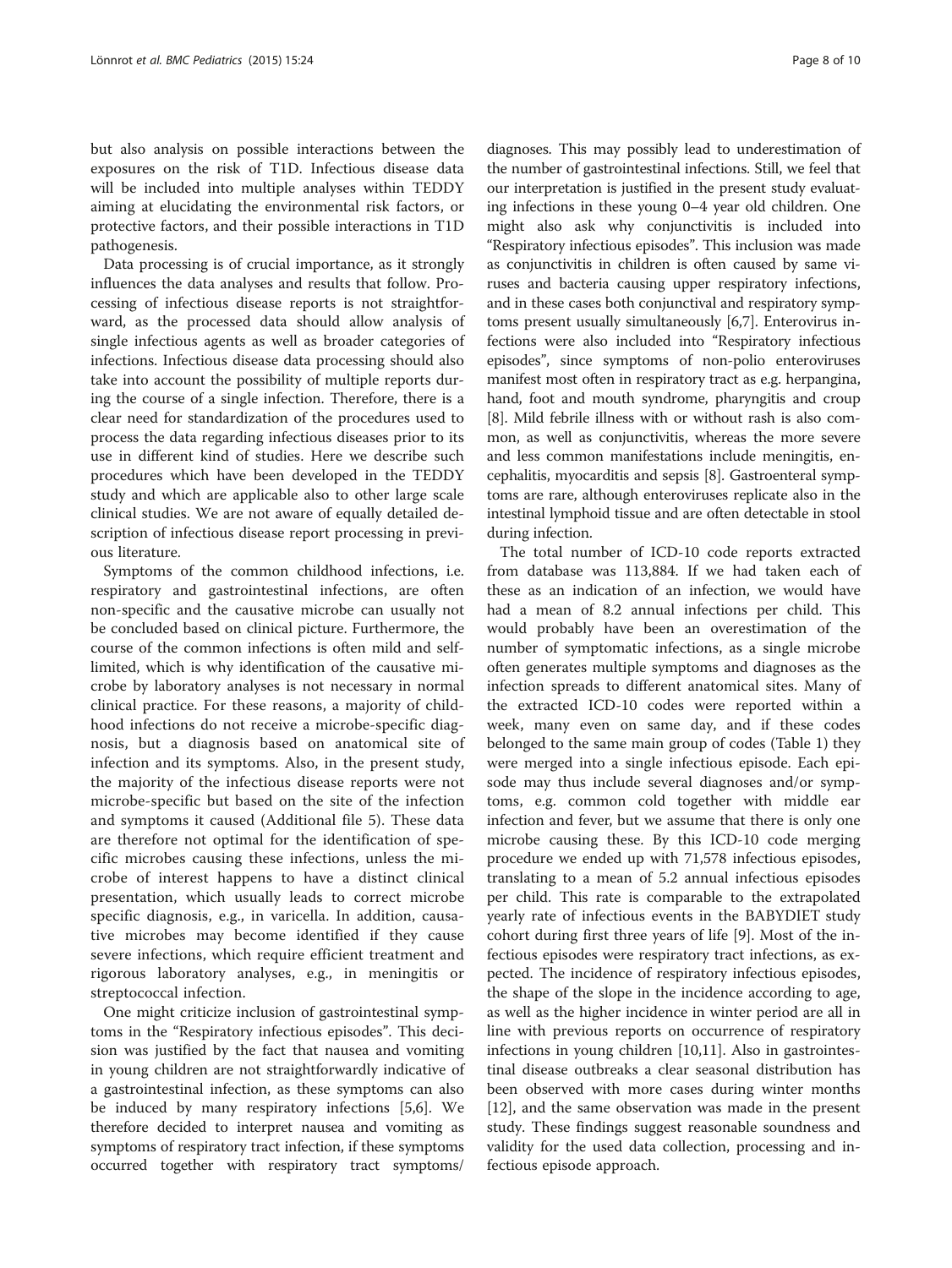<span id="page-8-0"></span>Infectious episode rates were slightly higher in males as compared with females. Several studies have reported gender differences in the incidence and severity of infectious diseases. Higher incidence of most respiratory tract infections has been reported in males [\[13,14\]](#page-9-0), which may account for the male preponderance in the present study, as most of the infectious episodes in this study were of respiratory type.

HLA has been shown to influence the severity and outcome of many viral and bacterial infections [\[15-18](#page-9-0)]. Slight differences between HLA groups were observed also in the present study. Having HLA-DR4-DQ8 seemed to increase the risk of febrile infections, whereas non-febrile infections were more common in the HLA-DR3-DQ2 group. When looking at febrile and nonfebrile infections together, highest rate was seen in the HLA-DR-DQ 3-2/4-8 group. These differences between the HLA groups may be due to different infectious disease susceptibility due to differences in antigen presentation.

While reporting of infectious episodes was notably more frequent in European sites as compared with US sites, the rates were relatively similar within sites from each continent. There was a minor cross-continental difference in recording fever, as in Europe the threshold for fever was slightly lower (38°) than in the US (101°F equals to 38,33°C). Differences in access to child-care, exposure risk to infections, hyper vigilance among some families from countries with high incidence for T1D, and reporting bias of infections are some explanations for the differences in rates between sites. However, these explanations are unlikely to explain the statistically significant differences in infectious episode rates between HLA-DR-DQ groups as parents were not told of their child's specific HLA risk group. Therefore the risk of exposure and reporting bias are likely to be nondifferential between groups. Future work will examine demographic and psychosocial factors in relation to the reported infectious episode rates, and compare the reported infection rates with biomarkers determined from biological samples.

This study has its limitations. Parental reporting of infectious diseases captures only symptomatic infections, which is generally considered to represent only a fraction of all microbial exposures. Reporting of infections can also be prone to variation between families due to varying level of study compliance and vigilance in noticing symptoms. Another possible limitation is the pedantry of ICD-10 coding system, which can lead to variation in translation of parental reports into ICD-10 codes, especially if countries have different national guidelines and conventions in using ICD-10 codes. Possible variations in the use of ICD-10 codes can be overcome by using the infectious episode approach

developed in this study, as in this mode of analysis same sort of infections fall under same category even if the infections would have been recorded using slightly different ICD-10 codes. We also noticed, that it was sometimes difficult for the research nurses to differentiate between ICD-10 codes for acute and chronic infections, since some ICD-10 codes for chronic infections had been entered into the database as acute illnesses. The total number of chronic infections misclassified as acute infections in the database was low  $(n = 116)$  by chronic middle ear infections accounting for most  $(n = 97, de$ tailed data not shown).

#### Conclusions

Several processing steps are required before parental reports of children's symptoms and illnesses are ready for analysis. In this paper we have described how parental data is processed into individual ICD-10 codes, infectious disease categories and infectious episodes in TEDDY study. These data levels enable time dependent analysis of single infectious agents as well as larger arrays of infectious agents or clinical disease entities, and they are suitable also for analyses of interactions between infections and other environmental exposures in T1D pathogenesis. The primary descriptive data of infections during TEDDY follow-up fits well with general knowledge of infectious disease epidemiology. This study protocol for infectious disease data processing can be used as a standard in the forthcoming analyses within TEDDY and also as a model to document infectious exposures in other epidemiological studies.

#### Additional files

[Additional file 1:](http://www.biomedcentral.com/content/supplementary/s12887-015-0333-8-s1.docx) The TEDDY Study Group. [Additional file 2:](http://www.biomedcentral.com/content/supplementary/s12887-015-0333-8-s2.pdf) The TEDDY book page for illness reports for 0–2 year old children. [Additional file 3:](http://www.biomedcentral.com/content/supplementary/s12887-015-0333-8-s3.pdf) The TEDDY book page for illness reports for 2–5 year old children. [Additional file 4:](http://www.biomedcentral.com/content/supplementary/s12887-015-0333-8-s4.pdf) Data extraction form for acute illnesses. [Additional file 5:](http://www.biomedcentral.com/content/supplementary/s12887-015-0333-8-s5.docx) Categories of infections.

#### Abbreviations

CI: Confidence interval; HLA: Human leukocyte antigen; ICD: International classification of disease; T1D: Type 1 diabetes; TEDDY: The environmental determinants of diabetes in the young.

#### Competing interests

The authors declare that they have no competing interests.

#### Authors' contributions

ML contributed to method design and interpretation of data, and wrote the manuscript. KL contributed to the acquisition of the data, conducted all statistical analyses, participated in method design, interpretation of data and drafting of the manuscript and reviewed the article critically for important intellectual content. HEL, ÅL, MR and HH contributed to method design and interpretation of the data and reviewed the article critically for important intellectual content. ÅL, MR, WH, JXS, OS, AZ, BA and JK contributed as